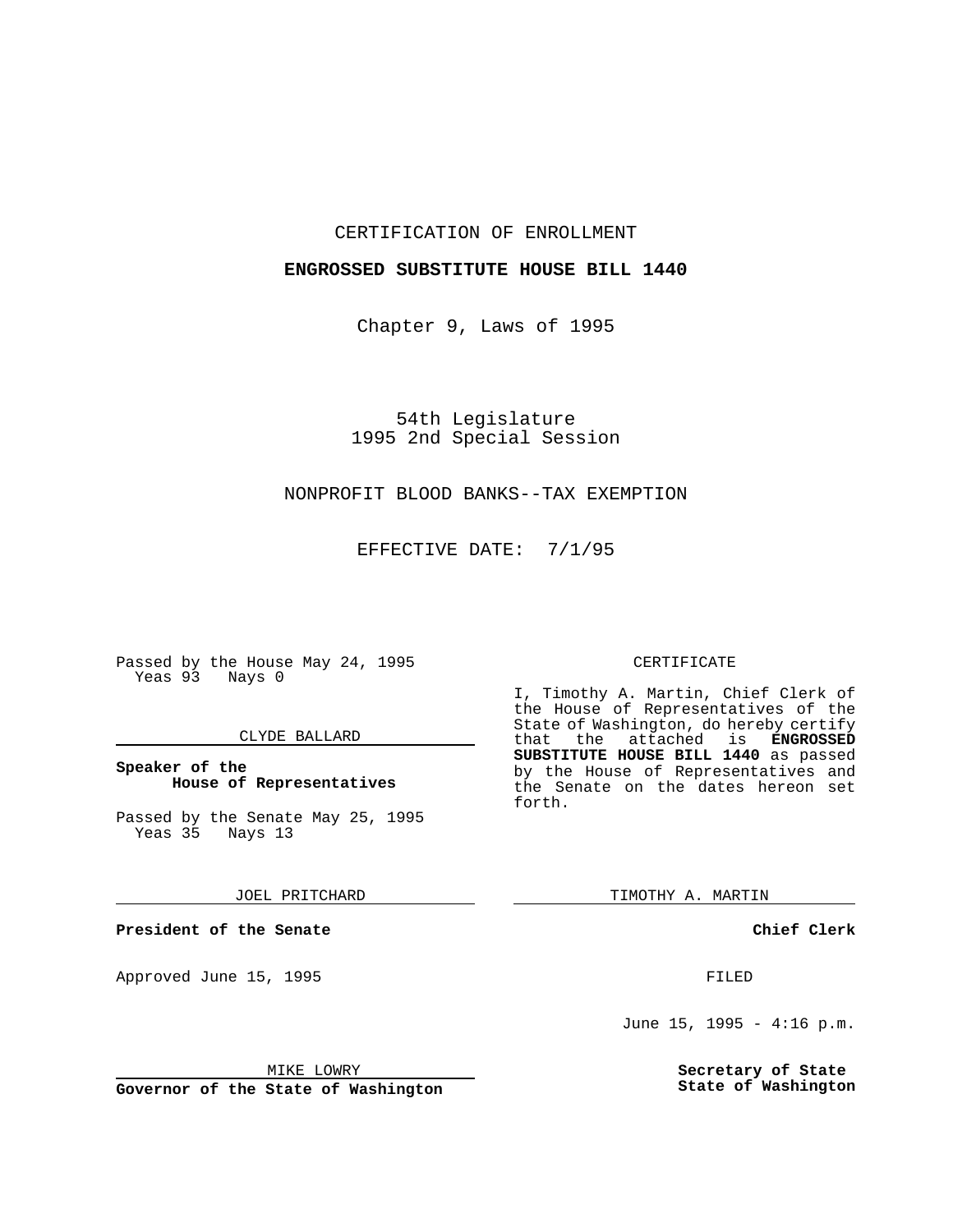# **ENGROSSED SUBSTITUTE HOUSE BILL 1440** \_\_\_\_\_\_\_\_\_\_\_\_\_\_\_\_\_\_\_\_\_\_\_\_\_\_\_\_\_\_\_\_\_\_\_\_\_\_\_\_\_\_\_\_\_\_\_

\_\_\_\_\_\_\_\_\_\_\_\_\_\_\_\_\_\_\_\_\_\_\_\_\_\_\_\_\_\_\_\_\_\_\_\_\_\_\_\_\_\_\_\_\_\_\_

Passed Legislature - 1995 2nd Special Session

## **State of Washington 54th Legislature 1995 Regular Session**

**By** House Committee on Finance (originally sponsored by Representatives Boldt, Dyer, Morris, Backlund, Van Luven, Dellwo, Carrell, B. Thomas, L. Thomas, Thompson, Costa, Sherstad, Chandler, Kremen, Cooke and Jacobsen)

Read first time 03/06/95.

 AN ACT Relating to tax exemptions for nonprofit blood banks; amending RCW 84.36.035 and 84.36.805; adding a new section to chapter 82.04 RCW; adding a new section to chapter 82.08 RCW; adding a new section to chapter 82.12 RCW; creating a new section; providing an effective date; and declaring an emergency.

6 BE IT ENACTED BY THE LEGISLATURE OF THE STATE OF WASHINGTON:

7 **Sec. 1.** RCW 84.36.035 and 1971 ex.s. c 206 s 1 are each amended to 8 read as follows:

9 The following property shall be exempt from taxation:

10 All property, whether real or personal, belonging to or leased by 11 any nonprofit corporation or association and used exclusively in the 12 business of ((procuring, processing, storing, distributing, or using 13 whole blood, plasma, blood products, and blood derivatives)) a blood, 14 bone, or tissue bank as defined in section 3 of this act, or in the 15 administration of such business. If the real or personal property is 16 leased, the benefit of the exemption shall inure to the nonprofit 17 corporation or association.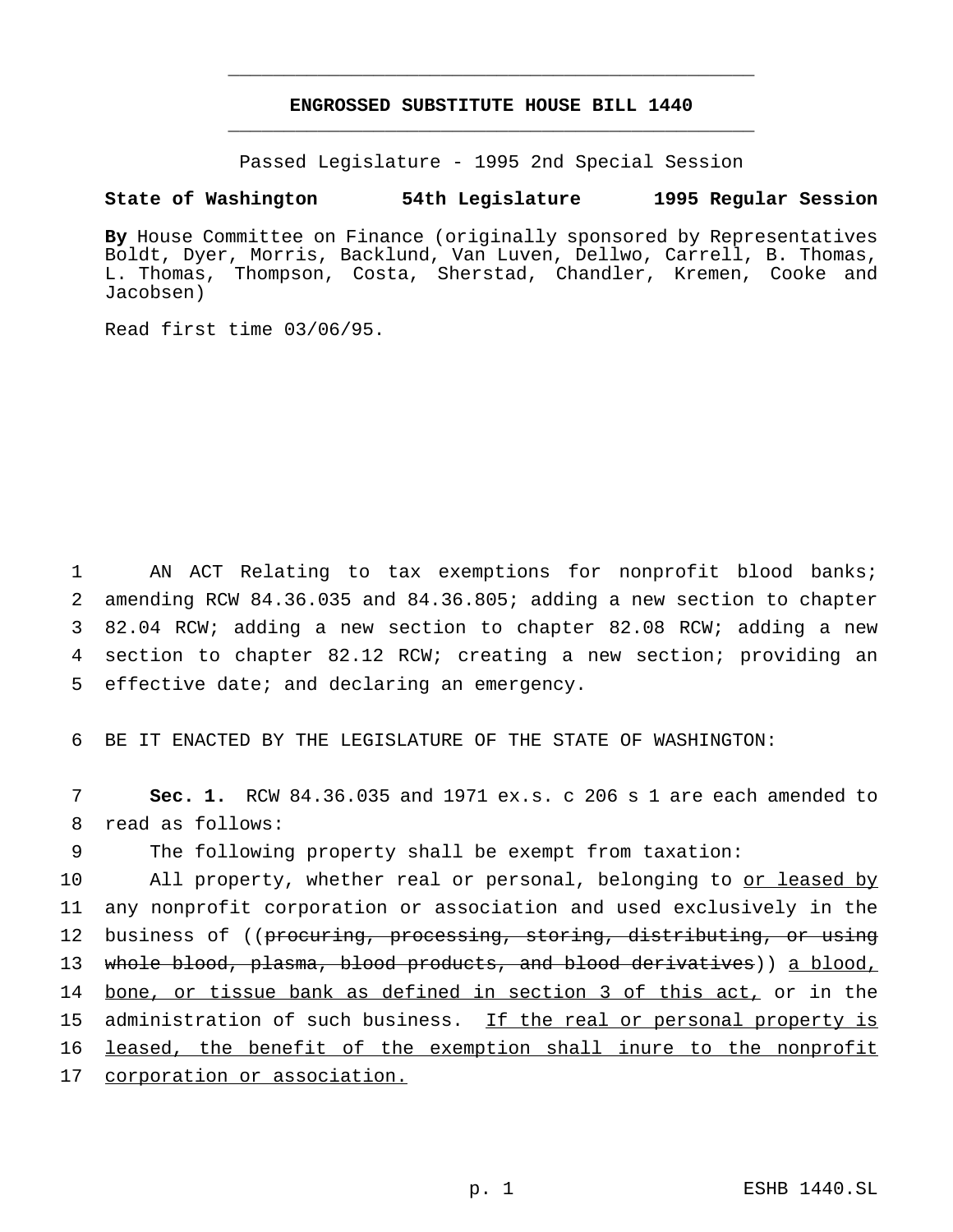**Sec. 2.** RCW 84.36.805 and 1993 c 79 s 3 are each amended to read as follows:

 In order to be exempt pursuant to RCW 84.36.030, 84.36.550, 84.36.035, 84.36.037, 84.36.040, 84.36.041, 84.36.043, 84.36.045, 84.36.047, 84.36.050, 84.36.060, 84.36.350, and 84.36.480, the nonprofit organizations, associations or corporations shall satisfy the following conditions:

 (1) The property is used exclusively for the actual operation of the activity for which exemption is granted, unless otherwise provided, and does not exceed an amount reasonably necessary for that purpose, except:

 (a) The loan or rental of the property does not subject the property to tax if:

 (i) The rents and donations received for the use of the portion of the property are reasonable and do not exceed the maintenance and operation expenses attributable to the portion of the property loaned or rented; and

 (ii) Except for the exemptions under RCW 84.36.030(4) and 84.36.037, the property would be exempt from tax if owned by the organization to which it is loaned or rented;

 (b) The use of the property for fund-raising activities does not subject the property to tax if the fund-raising activities are 23 consistent with the purposes for which the exemption is granted;

 (2) The property is irrevocably dedicated to the purpose for which exemption has been granted, and on the liquidation, dissolution, or abandonment by said organization, association, or corporation, said property will not inure directly or indirectly to the benefit of any shareholder or individual, except a nonprofit organization, association, or corporation which too would be entitled to property tax exemption: PROVIDED, That the property need not be irrevocably dedicated if it is leased or rented to those qualified for exemption 32 pursuant to RCW 84.36.035, 84.36.040, 84.36.041, or 84.36.043 or those qualified for exemption as an association engaged in the production or performance of musical, dance, artistic, dramatic, or literary works pursuant to RCW 84.36.060, but only if under the terms of the lease or rental agreement the nonprofit organization, association, or corporation receives the benefit of the exemption;

 (3) The facilities and services are available to all regardless of race, color, national origin or ancestry;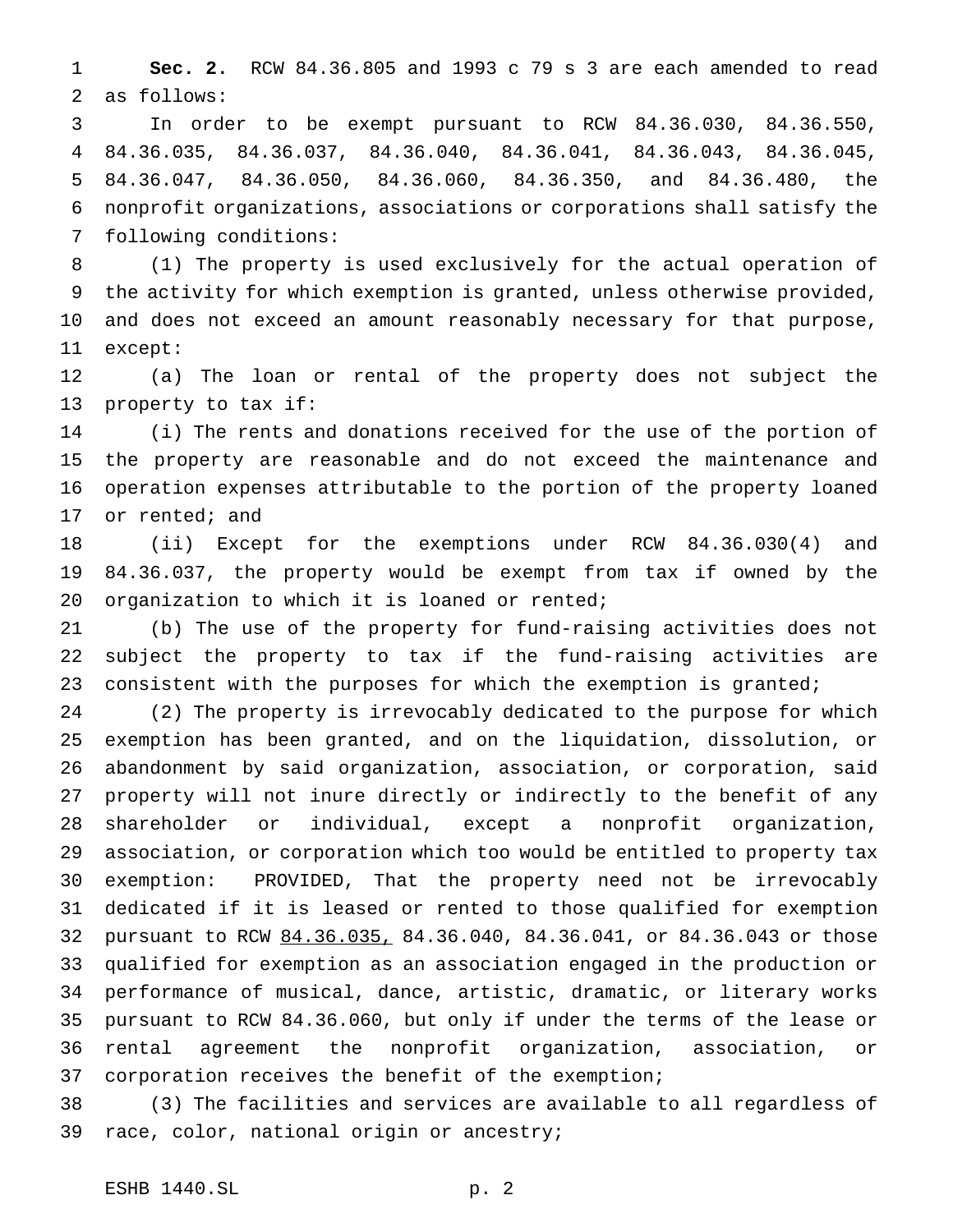(4) The organization, association, or corporation is duly licensed or certified where such licensing or certification is required by law or regulation;

 (5) Property sold to organizations, associations, or corporations with an option to be repurchased by the seller shall not qualify for exempt status;

 (6) The director of the department of revenue shall have access to its books in order to determine whether such organization, association, or corporation is exempt from taxes within the intent of RCW 84.36.030, 84.36.035, 84.36.037, 84.36.040, 84.36.041, 84.36.043, 84.36.045, 84.36.047, 84.36.050, 84.36.060, 84.36.350, and 84.36.480.

 NEW SECTION. **Sec. 3.** A new section is added to chapter 82.04 RCW to read as follows:

(1) As used in this section:

 (a) "Blood" includes human whole blood, plasma, blood derivatives, and related products.

 (b) "Bone" includes human bone, bone marrow, and related products. (c) "Tissue" includes human musculoskeletal tissue, musculoskeletal tissue derivatives, and related products.

 (d) "Blood, bone, or tissue bank" means an organization exempt from 21 federal income tax under section  $501(c)(3)$  of the federal internal revenue code, organized solely for the purpose of performing research on, procuring, testing, processing, storing, packaging, distributing, or using blood, bone, or tissue.

 (e) "Medical supplies" means any item of tangible personal property, including any repair and replacement parts for such tangible personal property, used by a blood, tissue, or bone bank for the purpose of performing research on, procuring, testing, processing, storing, packaging, distributing, or using blood, bone, or tissue. The term includes tangible personal property used to:

(i) Provide preparatory treatment of blood, bone, or tissue;

 (ii) Control, guide, measure, tune, verify, align, regulate, test, 33 or physically support blood, bone, or tissue; and

 (iii) Protect the health and safety of employees or others present during research on, procuring, testing, processing, storing, packaging, distributing, or using blood, bone, or tissue.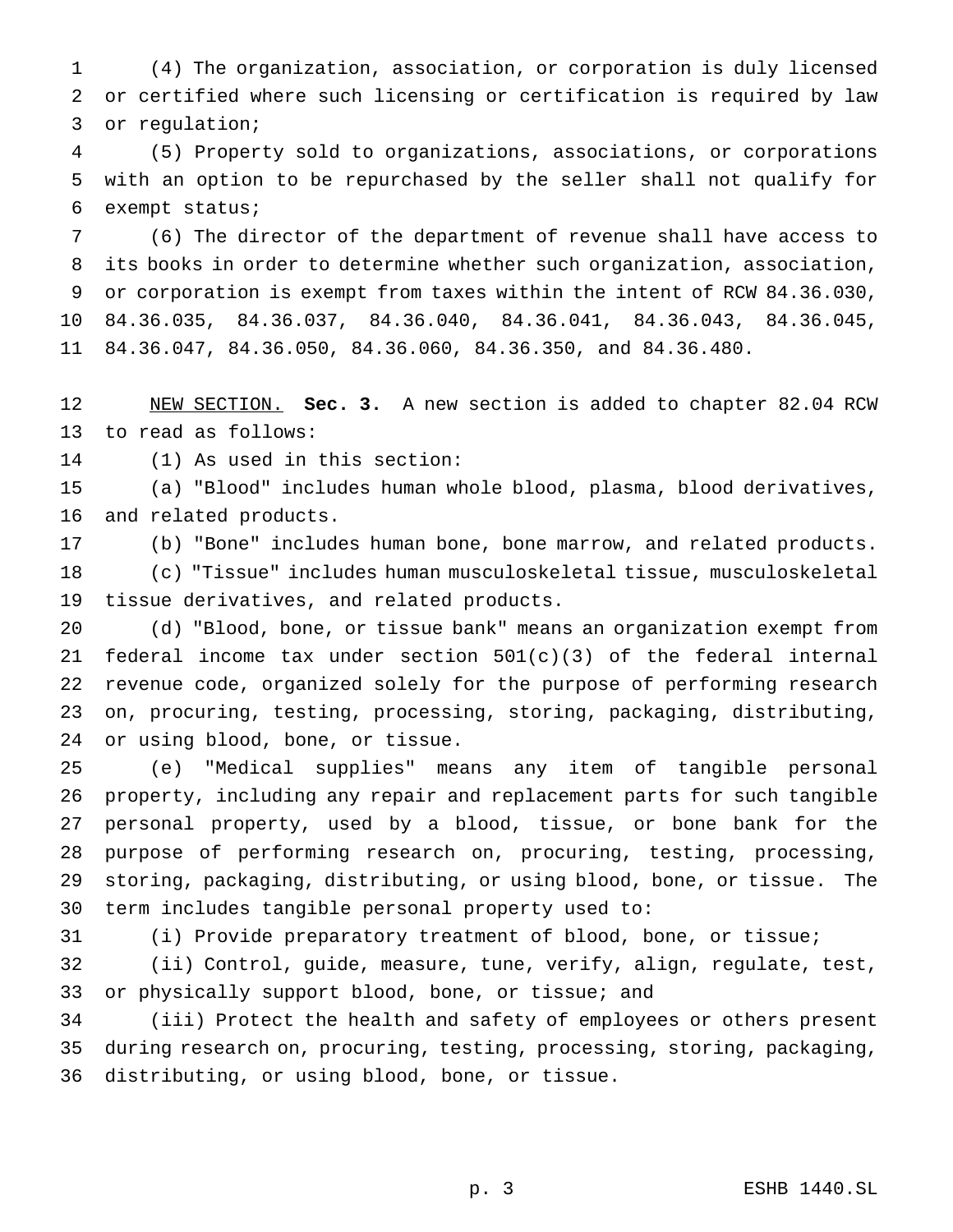(f) "Chemical" means any catalyst, solvent, water, acid, oil, or other additive that physically or chemically interacts with blood, bone, or tissue.

 (g) "Materials" means any item of tangible personal property, including, but not limited to, bags, packs, collecting sets, filtering materials, testing reagents, antisera, and refrigerants used or consumed in performing research on, procuring, testing, processing, storing, packaging, distributing, or using blood, bone, or tissue.

 (h) "Research" means basic and applied research that has as its objective the design, development, refinement, testing, marketing, or commercialization of a product, service, or process.

 (2) This chapter does not apply to amounts received by blood, bone, or tissue banks, to the extent the amounts are exempt from federal income tax.

 NEW SECTION. **Sec. 4.** A new section is added to chapter 82.08 RCW to read as follows:

 The tax levied by RCW 82.08.020 does not apply to the sale of medical supplies, chemicals, or materials to a blood, bone, or tissue bank. The definitions in section 3 of this act apply to this section. The exemption in this section does not apply to the sale of construction materials, office equipment, building equipment, administrative supplies, or vehicles.

 NEW SECTION. **Sec. 5.** A new section is added to chapter 82.12 RCW to read as follows:

 The provisions of this chapter do not apply in respect to the use of medical supplies, chemicals, or materials by a blood, bone, or tissue bank. The definitions in section 3 of this act apply to this section. The exemption in this section does not apply to the use of construction materials, office equipment, building equipment, administrative supplies, or vehicles.

 NEW SECTION. **Sec. 6.** Sections 1 and 2 of this act are effective for taxes levied for collection in 1996 and thereafter.

 NEW SECTION. **Sec. 7.** This act is necessary for the immediate preservation of the public peace, health, or safety, or support of the

# ESHB 1440.SL p. 4